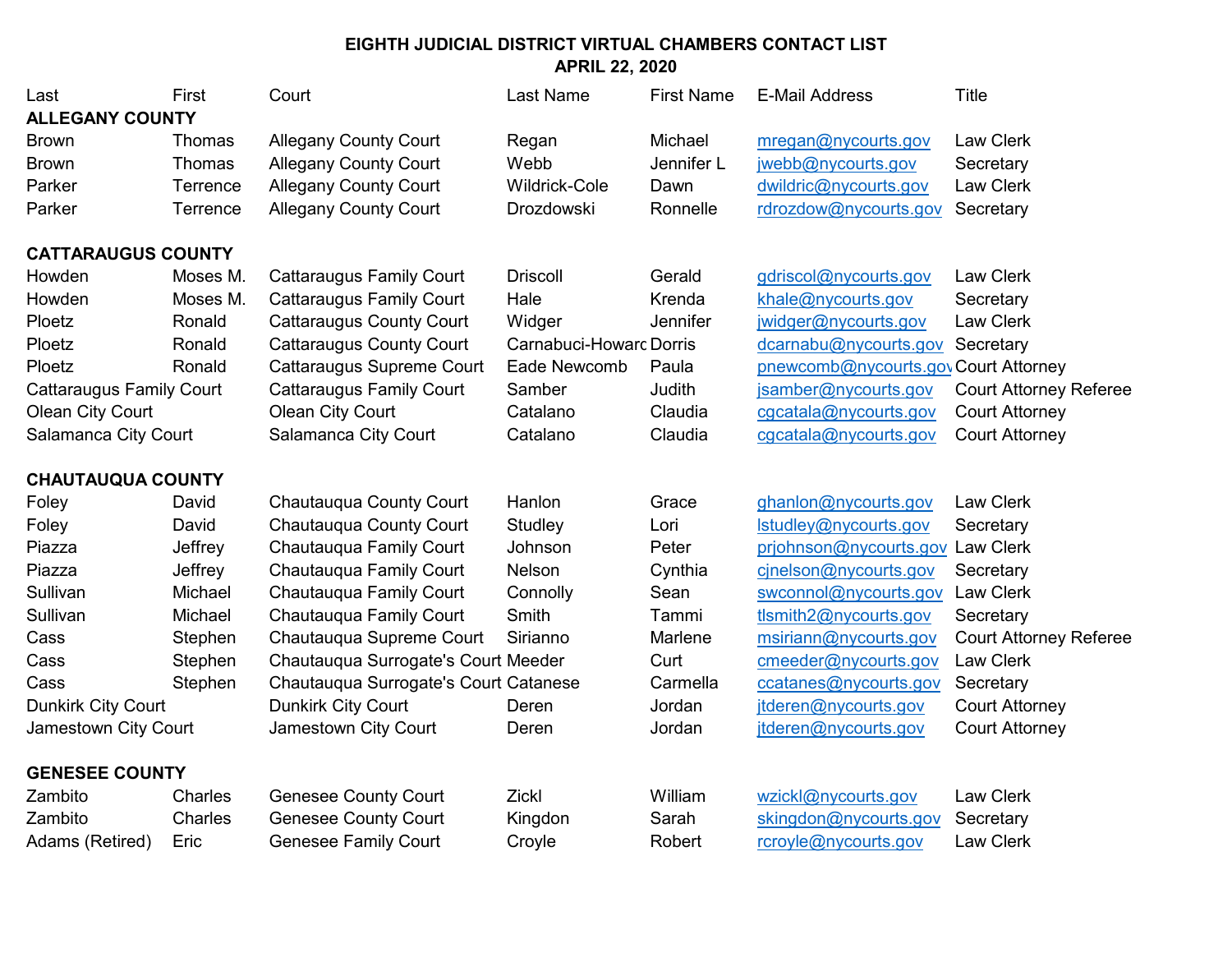| <b>Batavia City Court</b>     |         | <b>Batavia City Court</b>                         | Schuster        | Sarah          | sschuste@nycourts.gov           | <b>Court Attorney</b>         |
|-------------------------------|---------|---------------------------------------------------|-----------------|----------------|---------------------------------|-------------------------------|
| <b>NIAGARA COUNTY</b>         |         |                                                   |                 |                |                                 |                               |
| <b>Boniello</b>               | Ralph   | <b>NYS Supreme Court Justice</b>                  | Fiorella        | John           | jfiorell@nycourts.gov           | Law Clerk                     |
| <b>Boniello</b>               | Ronald  | <b>NYS Supreme Court Justice</b>                  | Holody          | Deborah        | dholody@nycourts.gov            | Secretary                     |
| Caruso                        | Frank   | <b>NYS Supreme Court Justice</b>                  | Richardson      | Robert         | rnrichar@nycourts.gov           | <b>Law Clerk</b>              |
| Caruso                        | Frank   | <b>NYS Supreme Court Justice</b>                  | Metz            | Michelle       | mmetz@nycourts.gov              | Secretary                     |
| Kloch                         | Richard | <b>NYS Supreme Court Justice</b>                  | Latona          | Anthony        | ajlatona@nycourts.gov           | Law Clerk                     |
| Kloch                         | Richard | <b>NYS Supreme Court Justice</b>                  | Wojtaszek-Evans | Pauline        | pwevans@nycourts.gov            | Secretary                     |
| Niagara Expedited Matrimonial |         | Niagara Supreme Court                             | Castiglione     | Donna          | dcastigl@nycourts.gov           | <b>Court Attorney Referee</b> |
| Murphy                        | Matthey | Niagara County Court                              | Stefanski       | Donald         | dstefans@nycourts.gov           | <b>Law Clerk</b>              |
| Murphy                        | Matthew | Niagara County Court                              | Fotia           | Debra          | dfotia@nycourts.gov             | Secretary                     |
| Sheldon                       | Sara    | Niagara County Court                              | <b>Benedict</b> | Michael        | mbenedic@nycourts.gov Law Clerk |                               |
| Sheldon                       | Sara    | Niagara County Court                              | Weber           | <b>Beverly</b> | baweber@nycourts.gov            | Secretary                     |
| DeLabio                       | Erin    | Niagara Family Court                              | <b>DiMillo</b>  | Michelle       | mdimillo@nycourts.gov           | Secretary                     |
| Wojtaszek-Garianc Kathleen    |         | Niagara Family Court                              | Sussman         | Susan          | ssussman@nycourts.gov Law Clerk |                               |
| Wojtaszek-Garianc Kathleen    |         | Niagara Family Court                              | Parker          | Kathleen       | kparker@nycourts.gov            | Secretary                     |
| Wojtaszek-Garianc Kathleen    |         | Niagara Family Court                              | Sciarrino       | Rosalie        | rsciarri@nycourts.gov           | Secretary                     |
| Niagara Family Court          |         | Niagara Family Court                              | Phelan          | Kimberly       | kphelan@nycourts.gov            | <b>Court Attorney Referee</b> |
| Niagara Surrogate's Court     |         | Niagara Surrogate's Court                         | Weber           | Matthew        | mtweber@nycourts.gov            | <b>Court Attorney</b>         |
| <b>Lockport City Court</b>    |         | <b>Lockport City Court</b>                        | Schuster        | Sarah          | sschuste@nycourts.gov           | <b>Court Attorney</b>         |
| Niagara Falls City Court      |         | Niagara Falls City Court                          | Andrews         | John           | jandrews@nycourts.gov           | <b>Court Attorney</b>         |
| North Tonawanda City Court    |         | North Tonawanda City Court                        | Smith           | Kathleen       | kfsmith1@nycourts.gov           | <b>Court Attorney</b>         |
| <b>ORLEANS COUNTY</b>         |         |                                                   |                 |                |                                 |                               |
| Church                        | Sanford | <b>Orleans County Court</b>                       | Heath           | <b>Brenda</b>  | bheath@nycourts.gov             | Law Clerk                     |
| Church                        | Sanford | <b>Orleans County Court</b>                       | Sheffer         | Lori           | Isheffer@nycourts.gov           | Secretary                     |
| <b>WYOMING COUNTY</b>         |         |                                                   |                 |                |                                 |                               |
| Kibler                        | Keith   | <b>Wyoming County Court</b>                       | Phillips        | Gary           | gphillip@nycourts.gov           | Law Clerk                     |
| Kibler                        | Keith   | <b>Wyoming County Court</b>                       | <b>Ballard</b>  | Stephanie      | sballard@nycourts.gov           | Secretary                     |
| Mohun                         | Michael | <b>Wyoming County Court</b>                       | Mahoney         | Neal           | nmahoney@nycourts.gov Law Clerk |                               |
| Mohun                         | Michael | <b>Wyoming County Court</b>                       | Schell          | Rhonda         | rschell@nycourts.gov            | Secretary                     |
|                               |         | Wyoming Supreme Matrimonial Wyoming Supreme Court | Samber          | Judith         | jsamber@nycourts.gov            | <b>Court Attorney Referee</b> |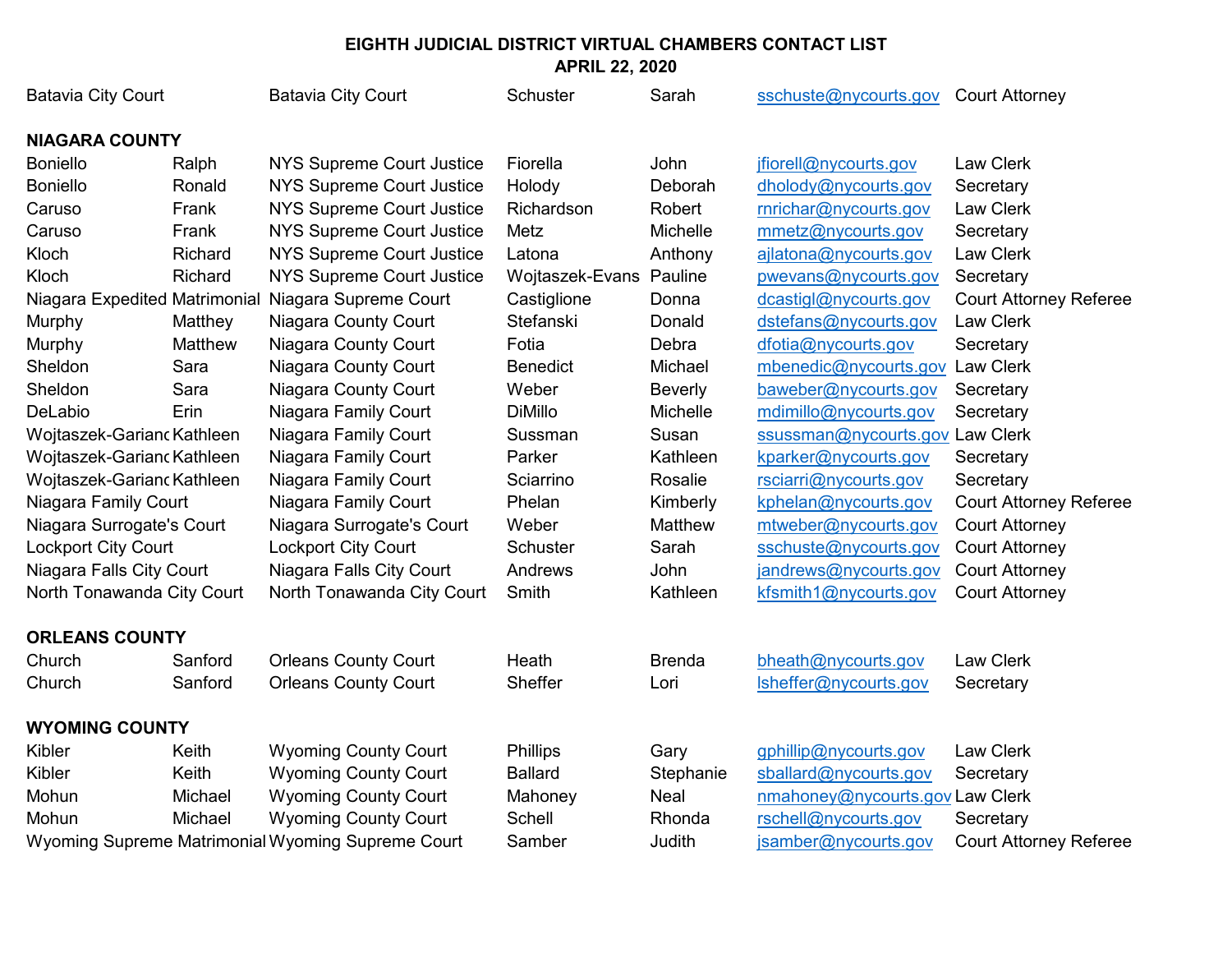#### **ERIE SUPREME COURT**

| Feroleto                          | Paula          | Administrative Judge                         | Marren          | Daniel    | dmarren@nycourts.gov            | Law Clerk        |
|-----------------------------------|----------------|----------------------------------------------|-----------------|-----------|---------------------------------|------------------|
| Feroleto                          | Paula          | Administrative Judge                         | McMahon         | Siobhan   | shmcmaho@nycourts.go\Secretary  |                  |
| <b>Boller</b>                     | M. William     | <b>NYS Supreme Court Justice</b>             | Platek          | Frederick | fplatek@nycourts.gov            | <b>Law Clerk</b> |
| <b>Boller</b>                     | M. William     | <b>NYS Supreme Court Justice</b>             | Kuberka         | Susan     | skuberka@nycourts.gov           | Secretary        |
| <b>Burns</b>                      |                | Christopher NYS Supreme Court Justice        | Caywood         | David     | dcaywood@nycourts.gov Law Clerk |                  |
| <b>Burns</b>                      |                | <b>Christopher NYS Supreme Court Justice</b> | Walker          | Marykay   | spwalker@nycourts.gov           | Secretary        |
| <b>Buscaglia</b>                  | <b>Russell</b> | <b>NYS Supreme Court Justice</b>             | Vacco           | Kelly     | kvacco@nycourts.gov             | Law Clerk        |
| <b>Buscaglia</b>                  | <b>Russell</b> | <b>NYS Supreme Court Justice</b>             | Martin          | Cheryl    | chmartin@nycourts.gov           | Secretary        |
| Chimes                            | Deborah        | <b>NYS Supreme Court Justice</b>             | Tuholski        | Jill      | jtuholsk@nycourts.gov           | <b>Law Clerk</b> |
| Colaiacovo                        | Emilio         | <b>NYS Supreme Court Justice</b>             | deRosas         | Jorge     | jderosas@nycourts.gov           | Law Clerk        |
| Colaiacovo                        | Emilio         | <b>NYS Supreme Court Justice</b>             | Garcia          | Amy       | aegarcia@nycourts.gov           | Secretary        |
| Devlin                            | Diane          | <b>NYS Supreme Court Justice</b>             | Fleming         | Ryon      | rfleming@nycourts.gov           | <b>Law Clerk</b> |
| Devlin                            | Diane          | <b>NYS Supreme Court Justice</b>             | Vara            | Marianne  | mvara@nycourts.gov              | Secretary        |
| Dillon                            | James          | <b>NYS Supreme Court Justice</b>             | Pacer, Jr       | Walter    | wpacer@nycourts.gov             | Law Clerk        |
| Furlong                           | Daniel         | <b>NYS Supreme Court Justice</b>             | Grieser         | J Garrett | ggrieser@nycourts.gov           | Law Clerk        |
| Furlong                           | Daniel         | <b>NYS Supreme Court Justice</b>             | Delmont         | Stacey    | sadelmon@nycourts.gov           | Secretary        |
| Glownia                           | Joseph         | <b>NYS Supreme Court Justice</b>             | Crotty          | Peter     | pcrotty@nycourts.gov            | Law Clerk        |
| Glownia                           | Joseph         | <b>NYS Supreme Court Justice</b>             | Jamison         | Francine  | fjamison@nycourts.gov           | Secretary        |
| Grisanti                          | Mark           | <b>NYS Supreme Court Justice</b>             | Curella         | Douglas   | dcurella@nycourts.gov           | <b>Law Clerk</b> |
| Grisanti                          | Mark           | <b>NYS Supreme Court Justice</b>             | <b>Miles</b>    | Pamela    | pmiles@nycourts.gov             | Secretary        |
| Haendigies                        | Deborah        | <b>NYS Supreme Court Justice</b>             | <b>Boland</b>   | Ann       | aboland@nycourts.gov            | Law Clerk        |
| Haendigies                        | Deborah        | <b>NYS Supreme Court Justice</b>             | Castanza        | Patrice   | pcastanz@nycourts.gov           | Secretary        |
| Keane                             | Lynn           | NYS Supreme Court Justice                    | Glascott        | Dennis    | dglascot@nycourts.gov           | <b>Law Clerk</b> |
| Keane                             | Lynn           | <b>NYS Supreme Court Justice</b>             | Park            | Holly     | hpark@nycourts.gov              | Secretary        |
| Marshall                          | Frederick      | NYS Supreme Court Justice                    | Ziegler         | Amy       | aziegler@nycourts.gov           | <b>Law Clerk</b> |
| Marshall                          | Frederick      | <b>NYS Supreme Court Justice</b>             | Walek           | Kathleen  | kwalek@nycourts.gov             | Secretary        |
| Michalski                         | John           | <b>NYS Supreme Court Justice</b>             | McHale          | Michael   | mmchale@nycourts.gov            | Law Clerk        |
| Michalski                         | John           | <b>NYS Supreme Court Justice</b>             | Hanavan         | Patricia  | phanavan@nycourts.gov Secretary |                  |
| Montour                           | Mark           | <b>NYS Supreme Court Justice</b>             | Amodeo          | Michael   | mlamodeo@nycourts.gov Law Clerk |                  |
| Montour                           | Mark           | NYS Supreme Court Justice                    | Baggett-Zellner | Carrie    | cbaggett@nycourts.gov           | Secretary        |
| Nowak                             | Henry          | NYS Supreme Court Justice                    | Ziegler         | John      | jziegler@nycourts.gov           | <b>Law Clerk</b> |
| Nowak                             | Henry          | <b>NYS Supreme Court Justice</b>             | Mazgaj          | Sara      | smazgaj@nycourts.gov            | Secretary        |
| <b>Nugent Panepinto Catherine</b> |                | <b>NYS Supreme Court Justice</b>             | Wolf            | Kristen   | kwolf@nycourts.gov              | <b>Law Clerk</b> |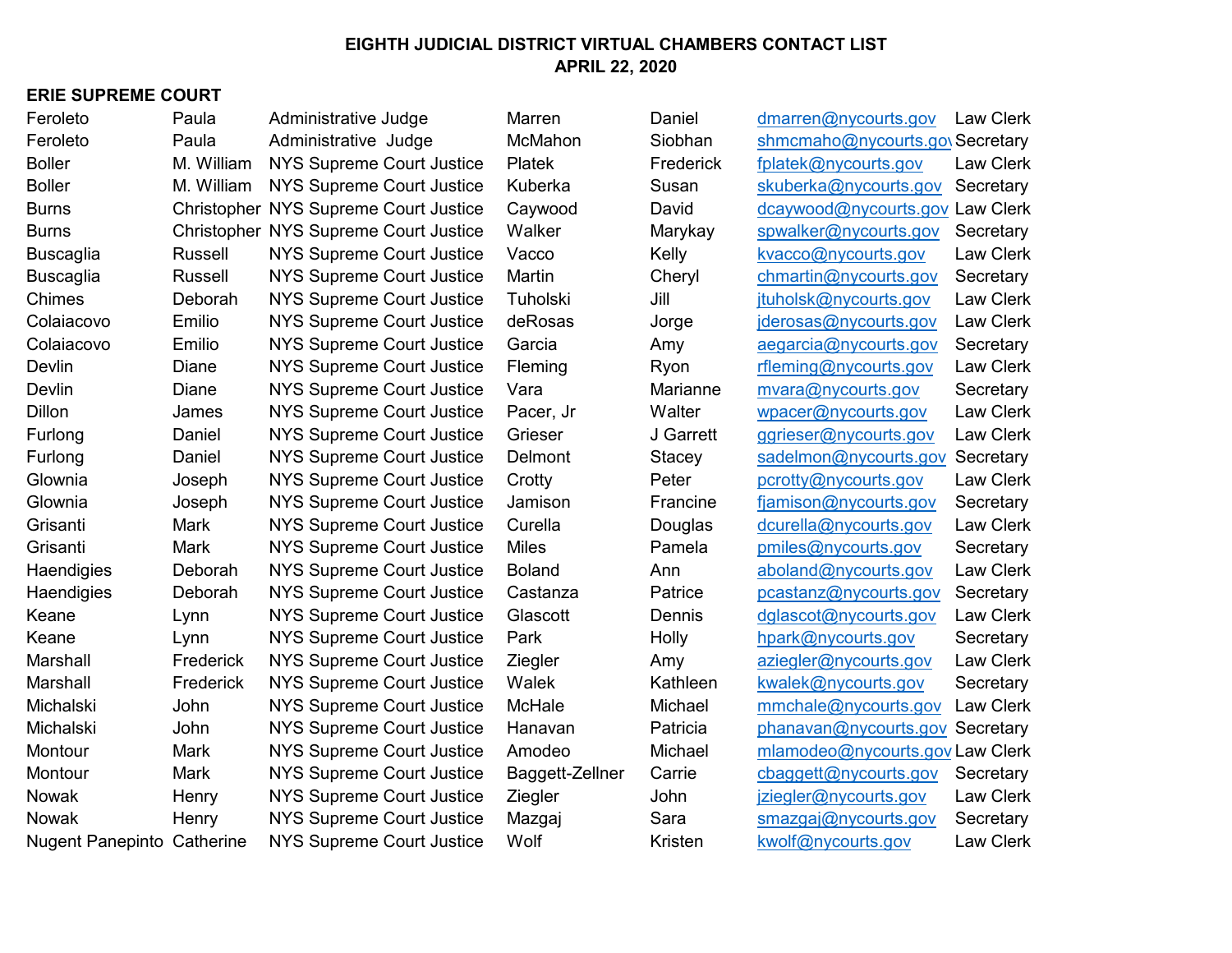| <b>Nugent Panepinto Catherine</b>  |         | NYS Supreme Court Justice                                          | McCracken         | Kristin        | kmccrack@nycourts.gov                        | Secretary                     |
|------------------------------------|---------|--------------------------------------------------------------------|-------------------|----------------|----------------------------------------------|-------------------------------|
| O'Donnell                          | John    | <b>NYS Supreme Court Justice</b>                                   | Mikan             | Mary           | mmikan@nycourts.gov                          | Law Clerk                     |
| O'Donnell                          | John    | <b>NYS Supreme Court Justice</b>                                   | <b>Resetarits</b> | Patricia       | presetar@nycourts.gov                        | Secretary                     |
| Ogden                              |         | E. Jeannette NYS Supreme Court Justice                             | <b>Saunders</b>   | Stephanie      | sasaunde@nycourts.gov                        | <b>Law Clerk</b>              |
| Ogden                              |         | E. Jeannette NYS Supreme Court Justice                             | Eve               |                | Shiana Denis seve@nycourts.gov               | Secretary                     |
| Sedita                             | Frank   | <b>NYS Supreme Court Justice</b>                                   | St. Mary          | Kristin        | kstmary@nycourts.gov                         | Law Clerk                     |
| Sedita                             | Frank   | <b>NYS Supreme Court Justice</b>                                   | Pieri             | Michele        | mpieri@nycourts.gov                          | Secretary                     |
| <b>Siwek</b>                       | Donna   | <b>NYS Supreme Court Justice</b>                                   | Roach             | Katherine      | kroach@nycourts.gov                          | Law Clerk                     |
| <b>Siwek</b>                       | Donna   | <b>NYS Supreme Court Justice</b>                                   | Metz              | Ann            | ametz@nycourts.gov                           | Secretary                     |
| Slisz                              | Mary    | <b>NYS Supreme Court Justice</b>                                   | Murphy            | Amy            | ajmurphy@nycourts.gov                        | Law Clerk                     |
| Slisz                              | Mary    | <b>NYS Supreme Court Justice</b>                                   | Benson            | Patricia       | pbenson@nycourts.gov                         | Secretary                     |
| Walker                             | Timothy | <b>NYS Supreme Court Justice</b>                                   | Colosi            | Darryl         | dcolosi@nycourts.gov                         | Law Clerk                     |
| Walker                             | Timothy | <b>NYS Supreme Court Justice</b>                                   | Paz               | Christine      | cpaz@nycourts.gov                            | Secretary                     |
| Ward                               | Dennis  | <b>NYS Supreme Court Justice</b>                                   | Norton            | Debra          | dnorton@nycourts.gov                         | Law Clerk                     |
| Ward                               | Dennis  | NYS Supreme Court Justice                                          | Selden            | Cynthia        | cselden@nycourts.gov                         | Secretary                     |
| Wojtaszek                          | Paula   | <b>NYS Supreme Court Justice</b>                                   | Hickey            | Jonathan       | jhickey@nycourts.gov                         | Law Clerk                     |
| Wojtaszek                          | Paul    | <b>NYS Supreme Court Justice</b>                                   | Maziarz           | <b>Beverly</b> | bmaziarz@nycourts.gov                        | Secretary                     |
| Erie Supreme Court Asbestos        |         | Erie Supreme Court                                                 | Hayden            | Mary           | mlhayden@nycourts.gov                        | <b>Court Attorney Referee</b> |
| <b>Erie Expedited Matrimonials</b> |         | Erie Supreme Court                                                 | Maxwell           | Patricia       | pamaxwel@nycourts.gov Court Attorney Referee |                               |
| <b>Erie Expedited Matrimonials</b> |         | Erie Supreme Court                                                 | Sirianno          | Marlene        | msiriann@nycourts.gov                        | <b>Court Attorney Referee</b> |
| <b>Erie Expedited Matrimonials</b> |         | Erie Supreme Court                                                 | Samber            | Judith         | jsamber@nycourts.gov                         | <b>Court Attorney Referee</b> |
| Erie IDV                           |         | Erie Supreme Court                                                 | Schwanekamp       | Sheila         | sschwane@nycourts.gov                        | <b>Court Attorney Referee</b> |
| Erie ADR                           |         | Violante ADR Program                                               | Gersten           | William        | wgersten@nycourts.gov                        | <b>Court Attorney Referee</b> |
| Erie ADR                           |         | Violante ADR Program                                               | Gorman            | Jonathan       | jgorman@nycourts.gov                         | <b>Court Attorney Referee</b> |
| Erie ADR                           |         | Violante ADR Program                                               | Nickson           | Melissa        | mnickson@nycourts.gov                        | <b>Court Attorney Referee</b> |
| Erie ADR                           |         | Violante ADR Program                                               | Notaro            | Thomas         | tnotaro@nycourts.gov                         | <b>Court Attorney Referee</b> |
| Erie ADR                           |         | 8JD ADR                                                            | O'Connell         | <b>Bridget</b> | boconnel@nycourts.gov                        | <b>Court Attorney Referee</b> |
|                                    |         | Erie Supreme Court Help Cente Erie Supreme Court Help Cent Pinnock |                   | Delroy         | dpinnock@nycourts.gov                        | <b>Cour Attorney</b>          |
|                                    |         |                                                                    |                   |                |                                              |                               |

## **ERIE COUNTY COURT**

| James   | <b>Erie County Cour</b> |
|---------|-------------------------|
| James   | <b>Erie County Cour</b> |
| James   | <b>Erie County Cour</b> |
| Kenneth | <b>Erie County Cour</b> |
|         |                         |

Find Maley Maley Kevin Kemaley@nycourts.gov Law Clerk Find the Burke County Shannon shurke@nycourts.gov Secretary Find the Sackson Count Counter The Count Jackson Jennifer ijjackso1@nycourts.gov Secretary Frie Cardner James jrgardne@nycourts.gov Law Clerk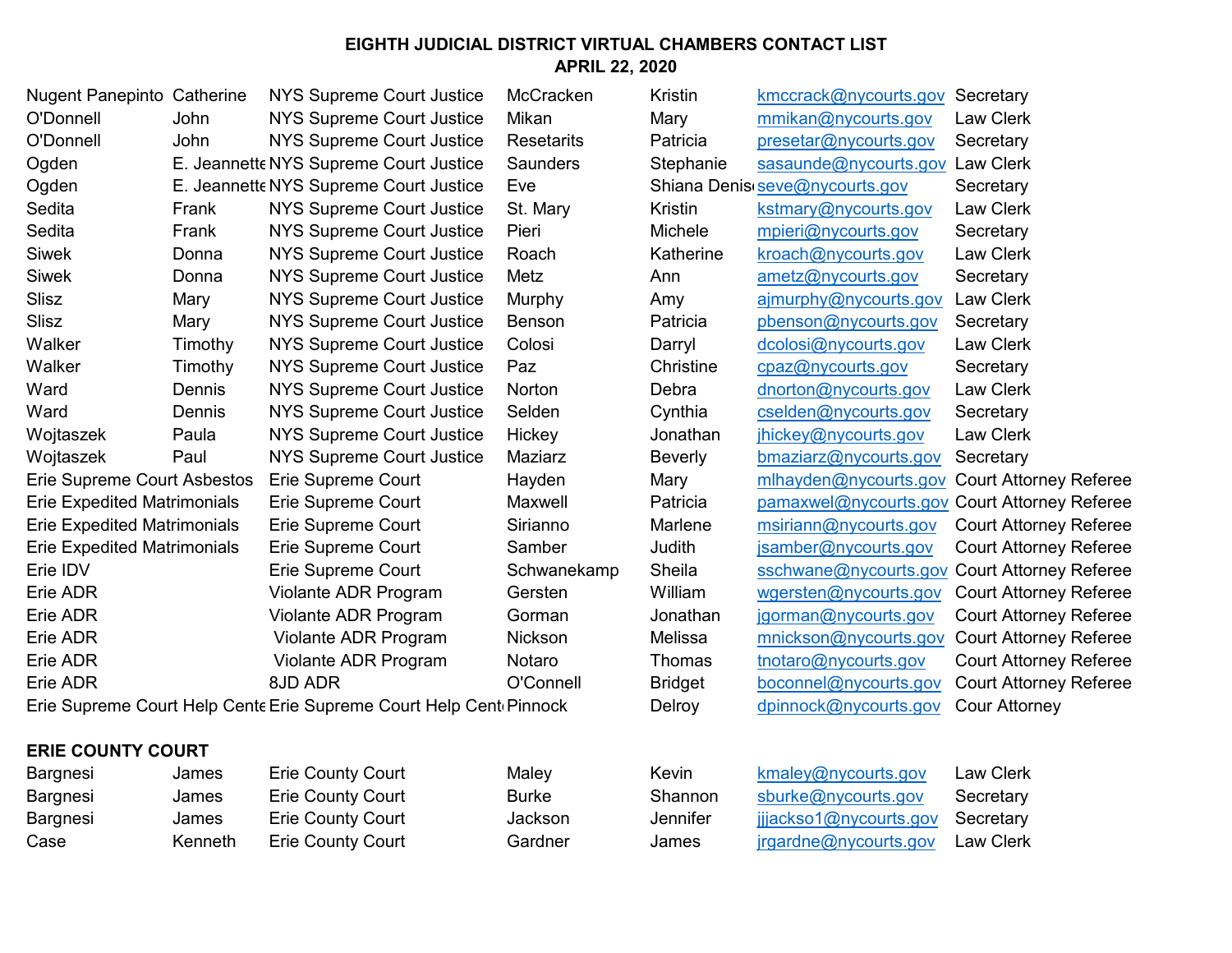| Case            | Kenneth | <b>Erie County Court</b> | Stambach  | Kristen  | kstambac@nycourts.gov Secretary |                  |
|-----------------|---------|--------------------------|-----------|----------|---------------------------------|------------------|
| <b>DiTullio</b> | Sheila  | <b>Erie County Court</b> | Gawronski | Evelyn   | egawrons@nycourts.gov Law Clerk |                  |
| <b>DiTullio</b> | Sheila  | <b>Erie County Court</b> | Anzalone  | Lisa     | lanzalon@nycourts.gov           | Secretary        |
| Eagan           | Susan   | <b>Erie County Court</b> | Reese     | Melissa  | mreese@nycourts.gov             | <b>Law Clerk</b> |
| Eagan           | Susan   | <b>Erie County Court</b> | Savage    | Leila    | Isavage@nycourts.gov            | Secretary        |
| Maxwell-Barnes  | Suzanne | <b>Erie County Court</b> | Fiske     | Julie    | jfiske@nycourts.gov             | <b>Law Clerk</b> |
| Maxwell-Barnes  | Suzanne | <b>Erie County Court</b> | Mulqueen  | Kathleen | kmulquee@nycourts.gov Secretary |                  |
|                 |         |                          |           |          |                                 |                  |

#### **ERIE SURROGATE'S COURT**

### **ERIE FAMILY COURT**

Mosey Acea Erie Surrogate's Court Shifflett Joseph jshiftle Court Chief Court Attorney

| n  | kstambac@nycourts.gov Secretary |           |
|----|---------------------------------|-----------|
| ٦  | egawrons@nycourts.gov Law Clerk |           |
|    | lanzalon@nycourts.gov           | Secretary |
| ă  | mreese@nycourts.gov             | Law Clerk |
|    | Isavage@nycourts.gov            | Secretary |
|    | jfiske@nycourts.gov             | Law Clerk |
| en | kmulquee@nycourts.gov Secretary |           |
|    |                                 |           |

| Mosey                  | Acea | Erie Surrogate's Court        | Shifflett  | Joseph   | jshiffle@nycourts.gov | <b>Chief Court Attorney</b>   |
|------------------------|------|-------------------------------|------------|----------|-----------------------|-------------------------------|
| Mosey                  | Acea | Erie Surrogate's Court        | Whalen     | Sara     | siwhalen@nycourts.gov | Law Clerk                     |
| Mosey                  | Acea | Erie Surrogate's Court        | Wiedrick   | Linda    | lwiedric@nycourts.gov | Secretary                     |
| Erie Surrogate's Court |      | Erie Surrogate's Court        | Colaiacovo | Kimberly | kcolaiac@nycourts.gov | <b>Court Attorney</b>         |
| Erie Surrogate's Court |      | Erie Surrogate's Court        | Esposito   | Carey    | ccesposi@nycourts.gov | <b>Court Attorney</b>         |
| Erie Surrogate's Court |      | <b>Erie Surrogate's Court</b> | Moore      | Joel     | jcmoore@nycourts.gov  | <b>Court Attorney</b>         |
| Erie Surrogate's Court |      | Erie Surrogate's Court        | Novotny    | Linda    | Inovotny@nycourts.gov | <b>Court Attorney Referee</b> |

Bloch Rodwin Lisa Erie Family Court Filbert Shannon sfilbert@nycourts.gov Law Clerk Bloch Rodwin Lisa Erie Family Court Kelly Kelly Jessica ilkelly@nycourts.gov Secretary Carney Mary Erie Family Court Schwach Michelle mschwach@nycourts.govLaw Clerk Carney **Mary Erie Family Court** Russell Bonnie brussell@nycourts.gov Secretary Carter **Kevin** Erie Family Court **Portis Brandon** bportis@nycourts.gov Law Clerk Carter **Kevin** Erie Family Court Gillison Antonia tgilliso@nycourts.gov Secretary Delabio Erin Erie Family Court Walker-DeWitt Deborah dwalker@nycourts.gov Law Clerk Freedman Brenda Erie Family Court Balsom Nicole nbalsom@nycourts.gov Law Clerk Freedman Brenda Erie Family Court Depasquale Marybeth mbdepasq@nycourts.gov Law Clerk Freedman Brenda Erie Family Court Bochiechio Elizabeth ebochiec@nycourts.gov Secretary LoVallo Sharon Erie Family Court Smith Thomas trsmith@nycourts.gov Law Clerk LoVallo Sharon Erie Family Court Kirkwood Marcy mkirkwoo@nycourts.gov Secretary Szczur **Margaret Erie Family Court** Guenther Theresa tguenthe@nycourts.gov Law Clerk Szczur **Margaret Erie Family Court** Hart Barbara bhart@nycourts.gov Secretary Tripi Cheanne Erie Family Court Babat-Yonaty Marla kbabat@nycourts.gov Law Clerk Tripi Cheanne Erie Family Court **Rutkowski** Lisa lrutkows@nycourts.gov Secretary